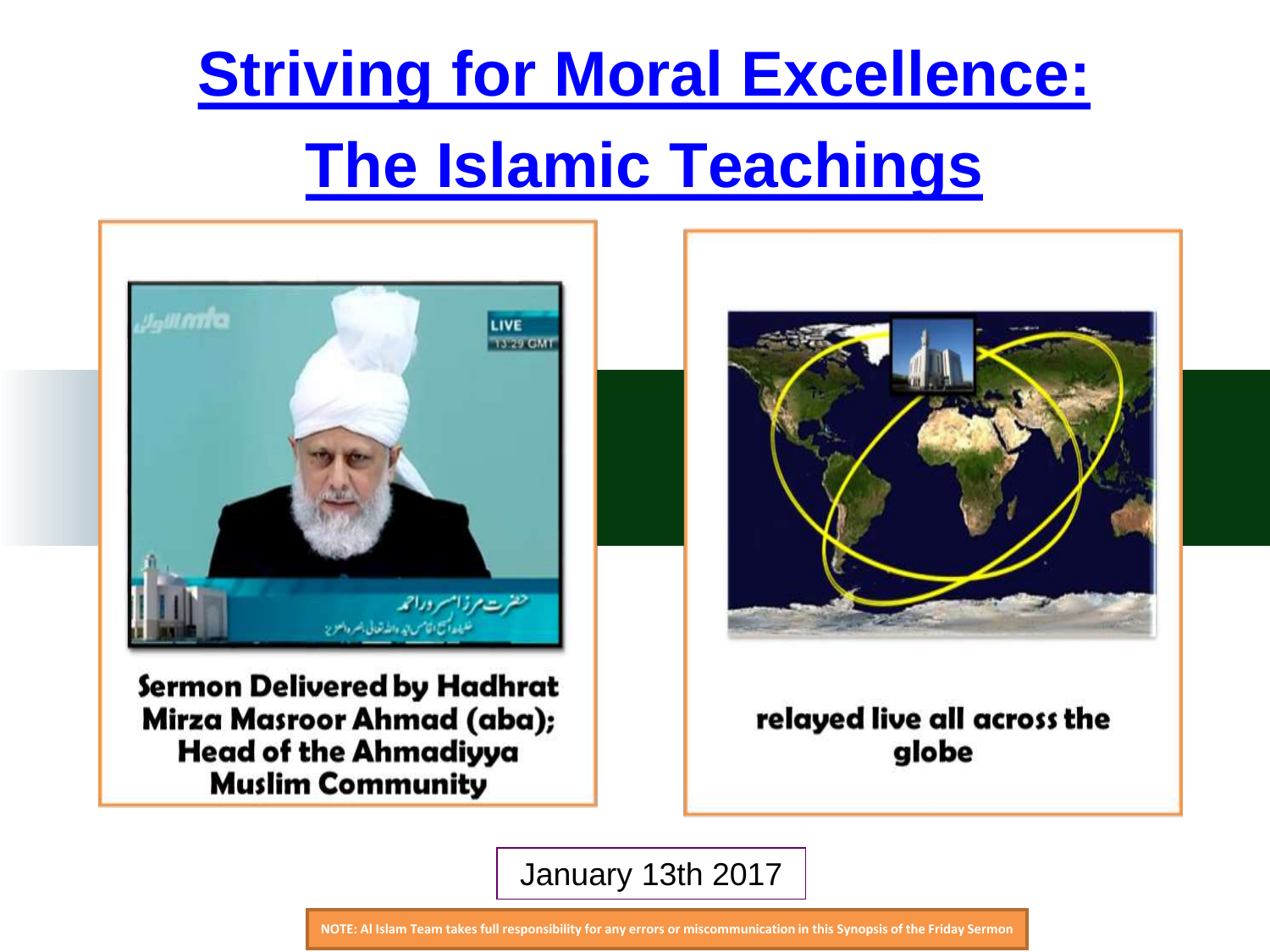Some people think that the religion and faith deprive them from freedom and put sanctions on them.

In this regard God Almighty says in the Holy Qur'an "**and has laid no hardship upon you in religion**" (22:79)

The purpose of Shariah is to reduce the burden and it wants to save mankind from all kinds of hardships and calamities.

God's words cannot be wrong. Despite of being His creature if we do not act upon His commandments then we will harm ourselves.

Majority of people are drifting away from the religion. Hence their criterion of good and bad has changed also.

January 13th 2017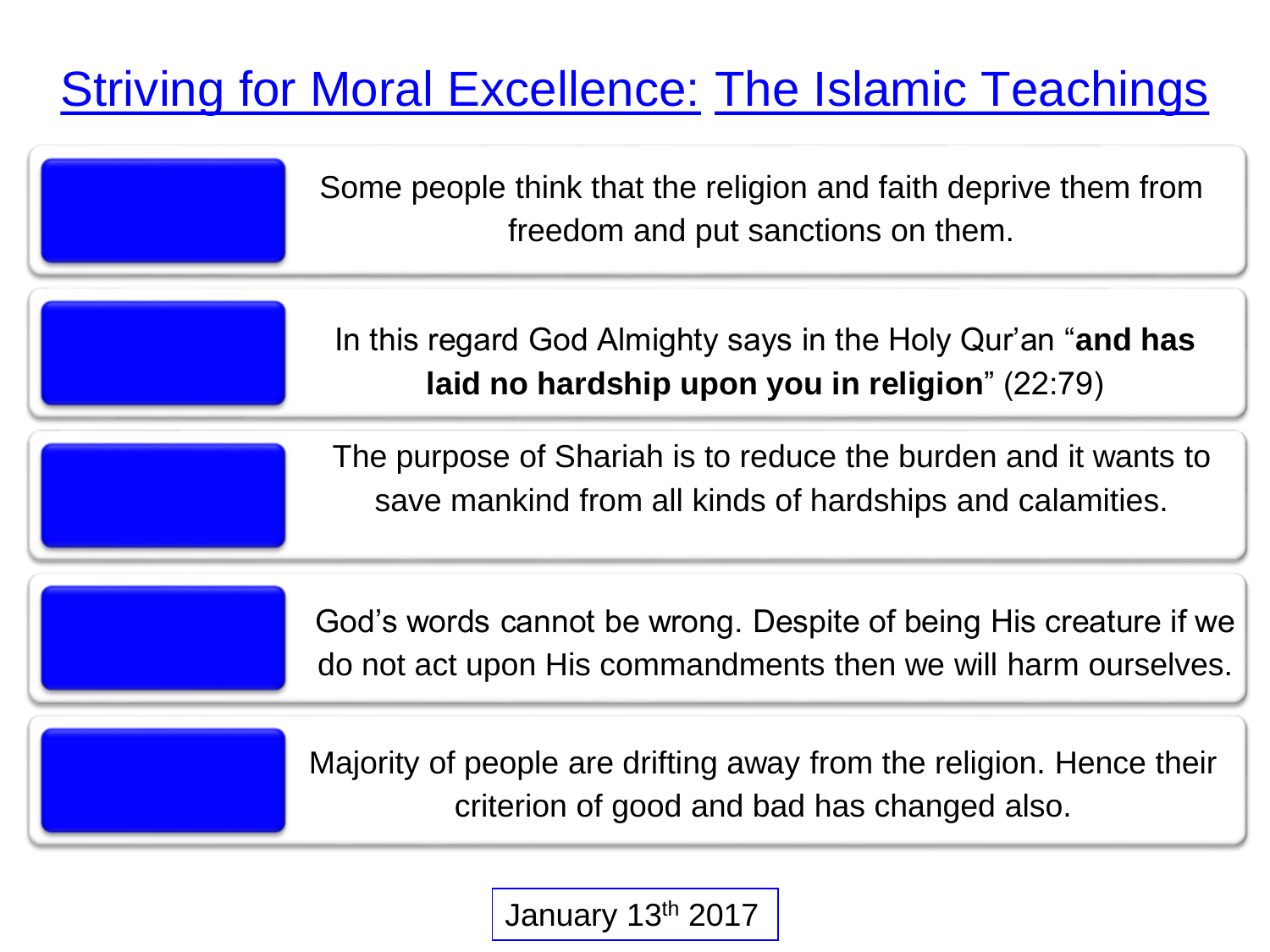Huzoor (may Allah be his Helper) said that some girls when they reach the age of puberty they write to me why modesty is necessary in Islam?

We must act upon the commandments of the Prophet Muhammad (peace be upon him).

**Striving for Moral** Excellence: The Islamic **Teachings** 

Huzoor (may Allah be his Helper) said thus to save our faith veil and modest dress are necessary.

An Ahmadi boy, an Ahmadi man, a woman and a girl who had accepted Promised Messiah (peace be on him) they have taken oath that they will give preference to the religion above the worldly affairs.

This is our good luck that Promised Messiah (peace be on him) has explained everything wide open.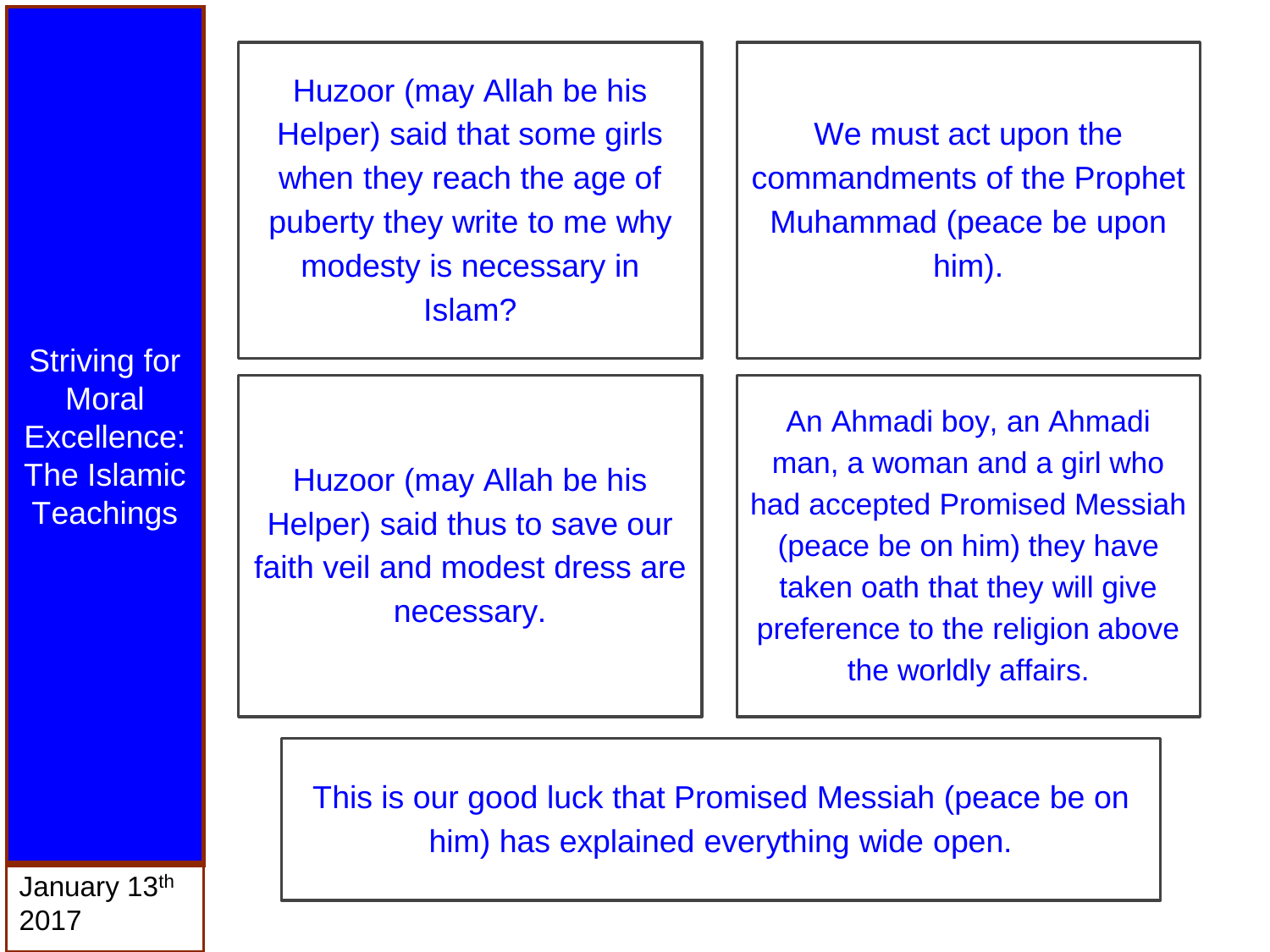Huzoor (may Allah be his Helper) said that the evil we see in the society these days every word of Promised Messiah (peace be on him) is showing the picture if it. Thus every girl, boy, man, and woman should increase their level of modesty and save themselves from the evils of the society instead of raising the questions that why we cannot wear tight jeans and blouse or feeling inferiority complex.

It is the responsibility of parents especially mothers that they should teach the Islamic traditions and values and inform them about the evils of the society in their childhood. Only then our children will become good and will be saved from the evils of the society. In these countries parents have to do Jihad and for that they have to show their examples.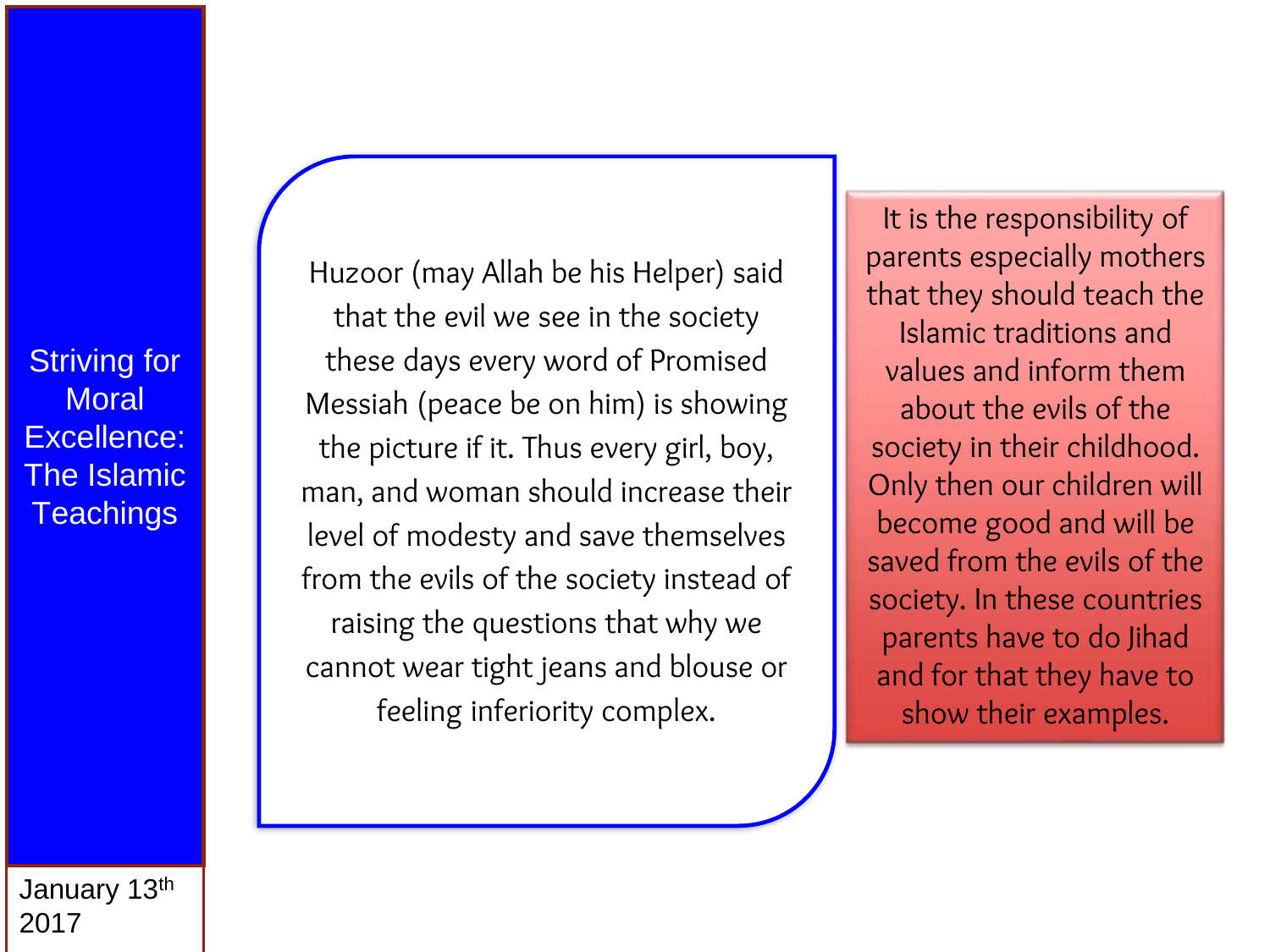Huzoor (may Allah be his Helper) said that few days before a girl wrote a letter. She has inquired that if at her new job there is a restriction on take hijab...if she can work there. She further wrote that she had heard that Huzoor (may Allah be his Helper) once said that working women can take off their burqa or hijab during the work.



I had said, for example there are doctors in certain situations they cannot work while wearing burqa or hijab.

January 13th 2017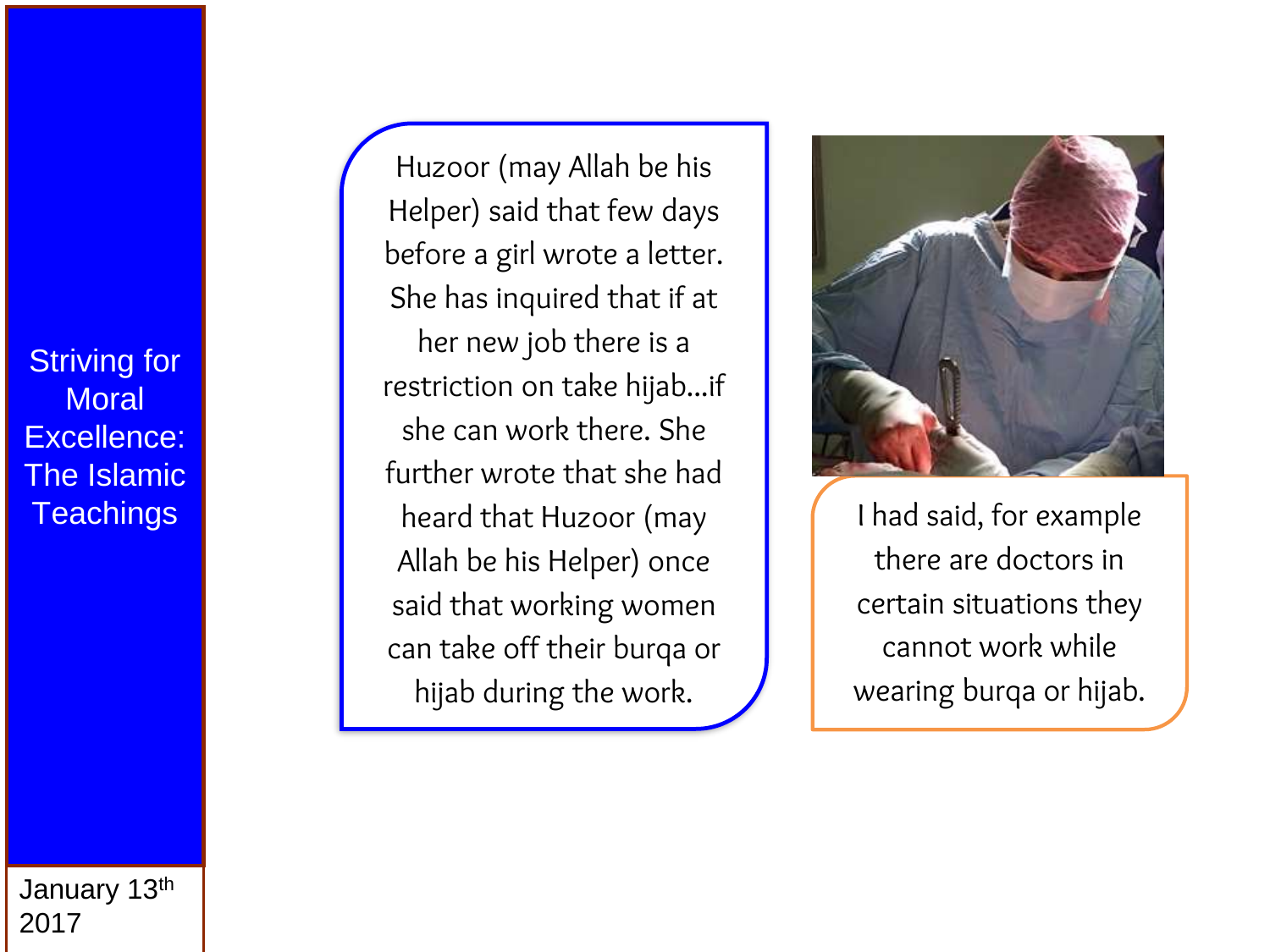Huzoor (may Allah be his Helper) said that if one has a will to remain modest then one can find many ways.

So for ordinary jobs the permission cannot be granted to remove the hijab where the girl is in every day dress and makeup there is no special dress required for ordinary jobs.

Huzoor (may Allah be his Helper) said that in Switzerland a girl went to court that she feel uneasy to swim with boys while school bounds he for mix boys and girls swimming.

Ahmadis must become more conscious about Islamic values. If for young children swimming is mandatory in the school then small girls should wear full swimming dress so that they should know that they have to wear modest dress.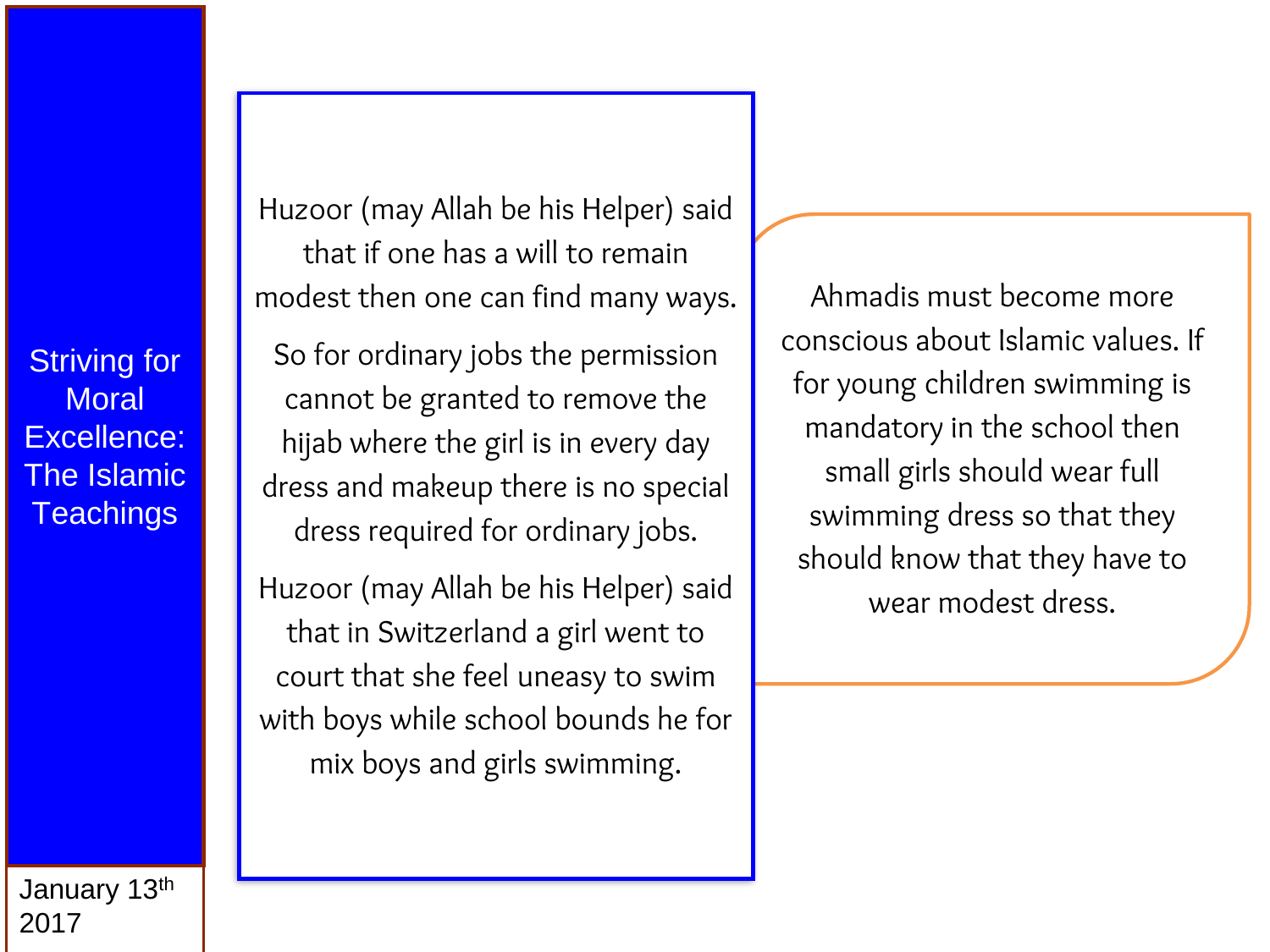Remember that the renaissance of Islam is the responsibility of the Jama'at of Promised Messiah (peace be on him) and for that we have to work hard.

Striving for **Moral** Excellence: The Islamic **Teachings** 

The Promised Messiah (peace be on him) said, "that the truth has a determination and courage, liar is always coward, and one whose life is involved in fouls and dirty sins will always be scared he cannot compete. Like a truthful person he cannot show truthfulness and cannot furnish the proof of his chastity…"

…"'The human is weak (full of mistakes surrounded by difficulties)'. Thus one must pray that God Almighty grants the strength to do goodness and make one the recipient of invisible endorsements and grace."

We must stress on prayers also that the Almighty give us courage and strength to counter these satanic moves and help us also. It is the teachings of Islam which has to prevail Insha'Allah.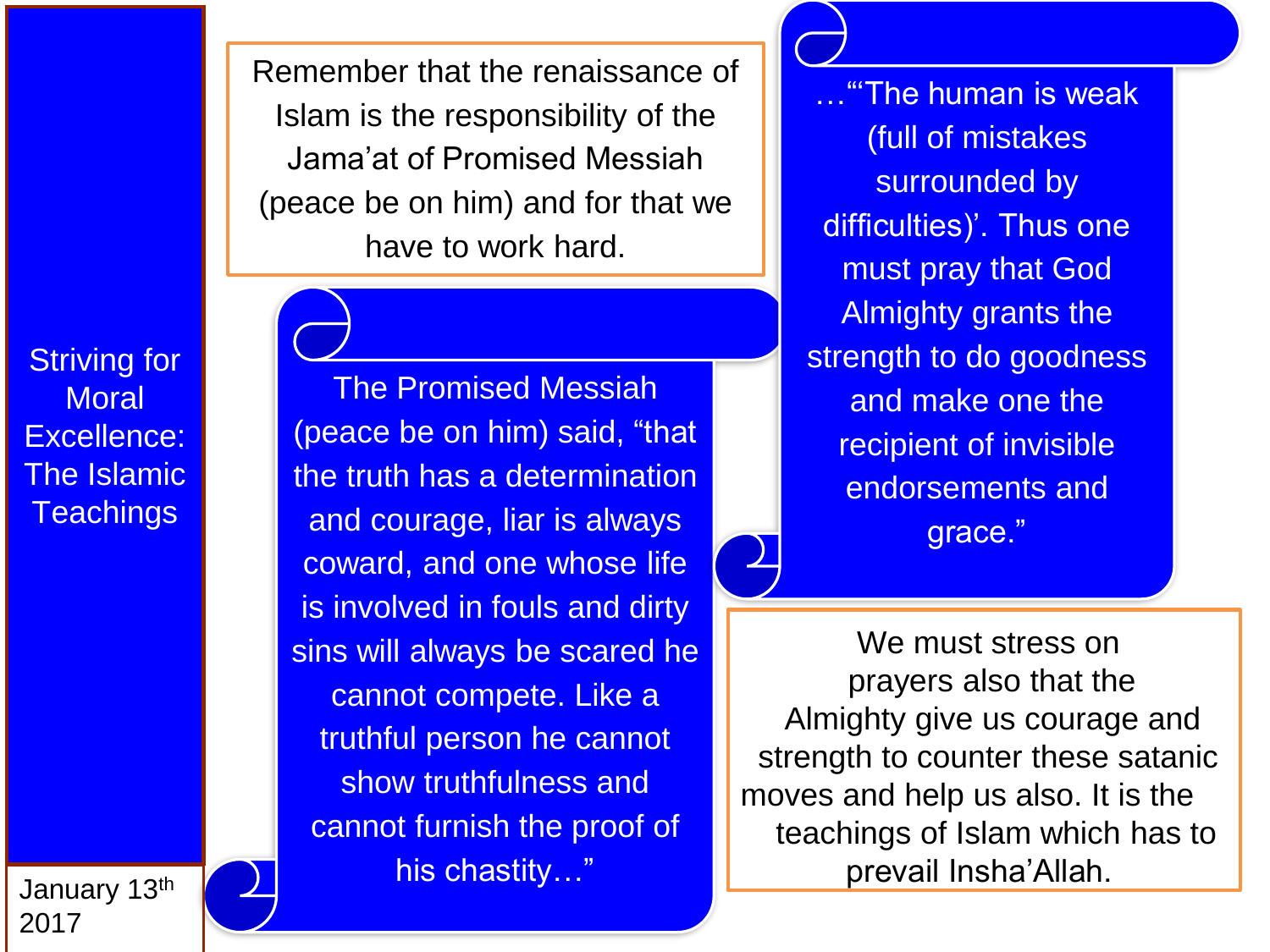At the time of Promised Messiah (peace be on him) there is no jihad of sword rather there is a jihad of self-correction.

With Ahmadis living all over the world, they should reach to the higher positions in their countries by loving their country,

by sacrificing for their countries, and by serving their countries in every way. When that will happen the mouths of the satanic forces will automatically shut.

We have to convince these people and the governments that due to our religious teachings if we restrict ourselves or our people...

...then it should not have anything to do with the governments or the judiciary of the country. They should not interfere in our systems it will create unrest.

If somebody is harming the country... then they have the right to take action and apprehend them and punish them.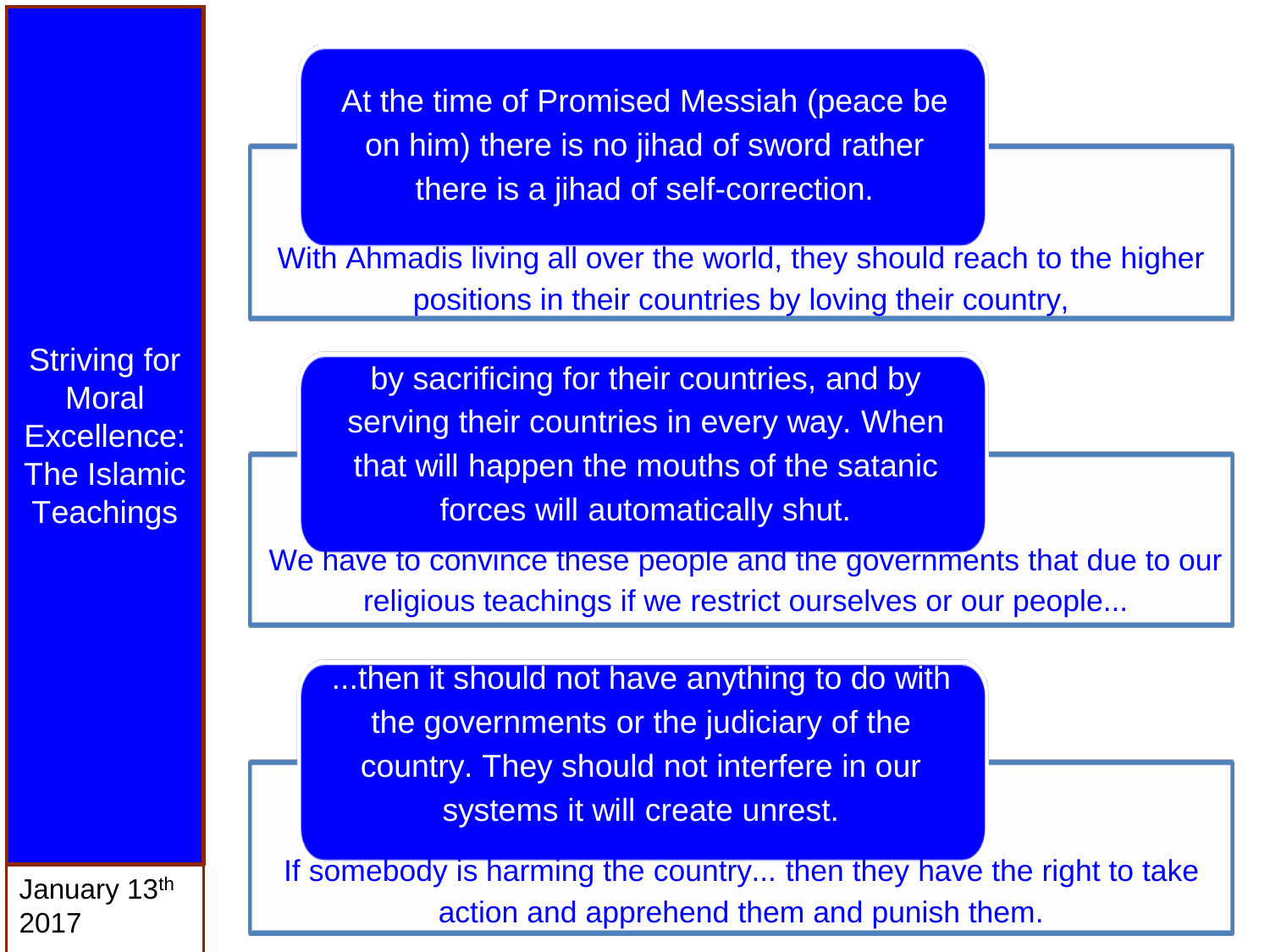Huzoor (may Allah be his Helper) said that as I started with veil and dress...I want to say this also...that some people ask that if veil is the only thing necessary for the progress of Islam Ahmadiyyat?

Some say that these teachings are now old and if we have to progress then we have to leave these things! We seek refuge in Allah! It would be very dangerous to take any **commandments** of God Almighty as ordinary.

For the progress of Islam all that is necessary for which God and His messenger Prophet Muhammad (SAW) had commanded. The restrictions for modesty are not only for women… God Almighty first commanded men and then commanded women.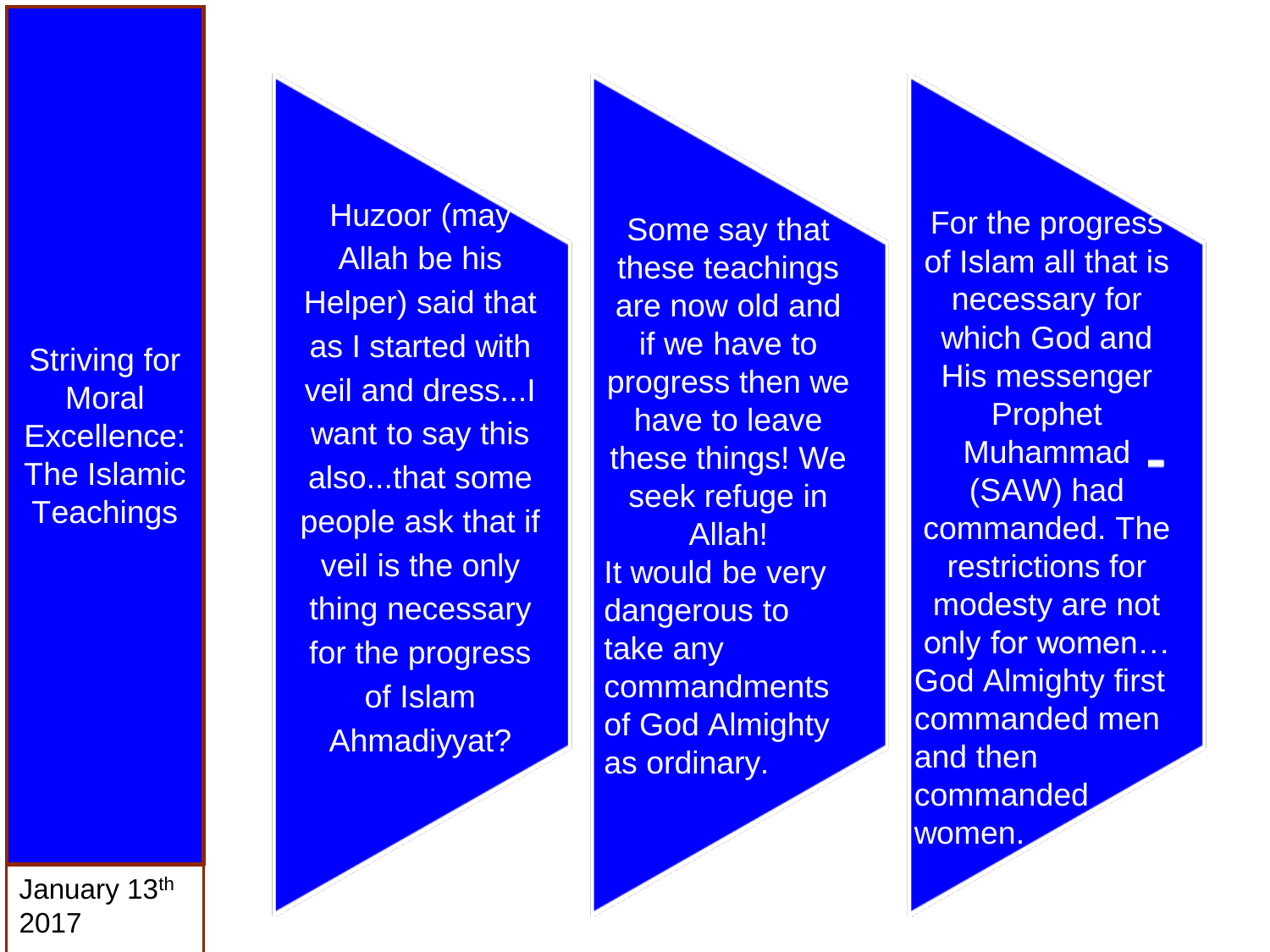**"Say to the believing men that they restrain their eyes and guard their private parts . That is purer for them . Surely, Allah is well aware of what they do . " (24 :31 ) . God Almighty first commanded faithful men because it is necessary for purity . If there is no purity then there is no God .**

**"And every pious person who wants to keep his heart clean should not cast his wandering eyes on everything like animals rather in this civilized world he should adapt the habit of restraint eyes...**

**...And this is that blessed habit with which his physical action will become a weighty morality and his civic relationship will not have any ill effect also . And this is the morality which is called kindness and modesty" .**

Striving for **Moral** Excellence: The Islamic Teachings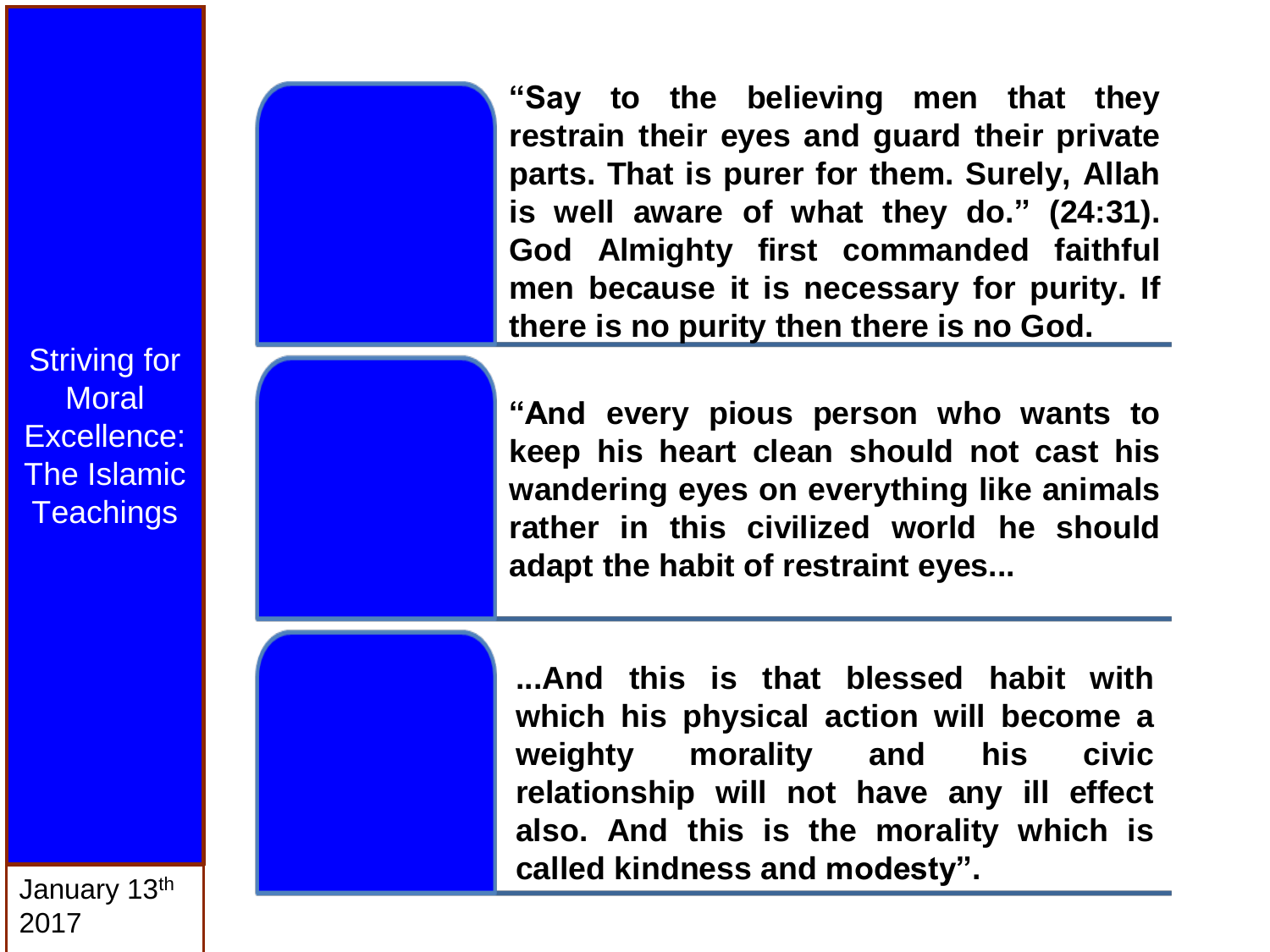Huzoor (may Allah be his Helper) said that this the teaching of Islam that first men are put to restrictions and then women are asked to adapt the veil. And in these countries where there is complete promiscuousness how can we say that veil is not unnecessary.

These restrictions are not only for women they are for men. The commandments which require men to lower their eyes in front of women had increased the respect of the women. Thus every commandment of the Islam is full of wisdom and reduces the possibilities of evils.

It is the teachings of Islam which will bring the world to peace and to God Almighty.

> In Islam modesty does not mean to put women in jail, purpose is not to restrict women to four walls of the home veil and modesty is a guarantee of her safety and security.